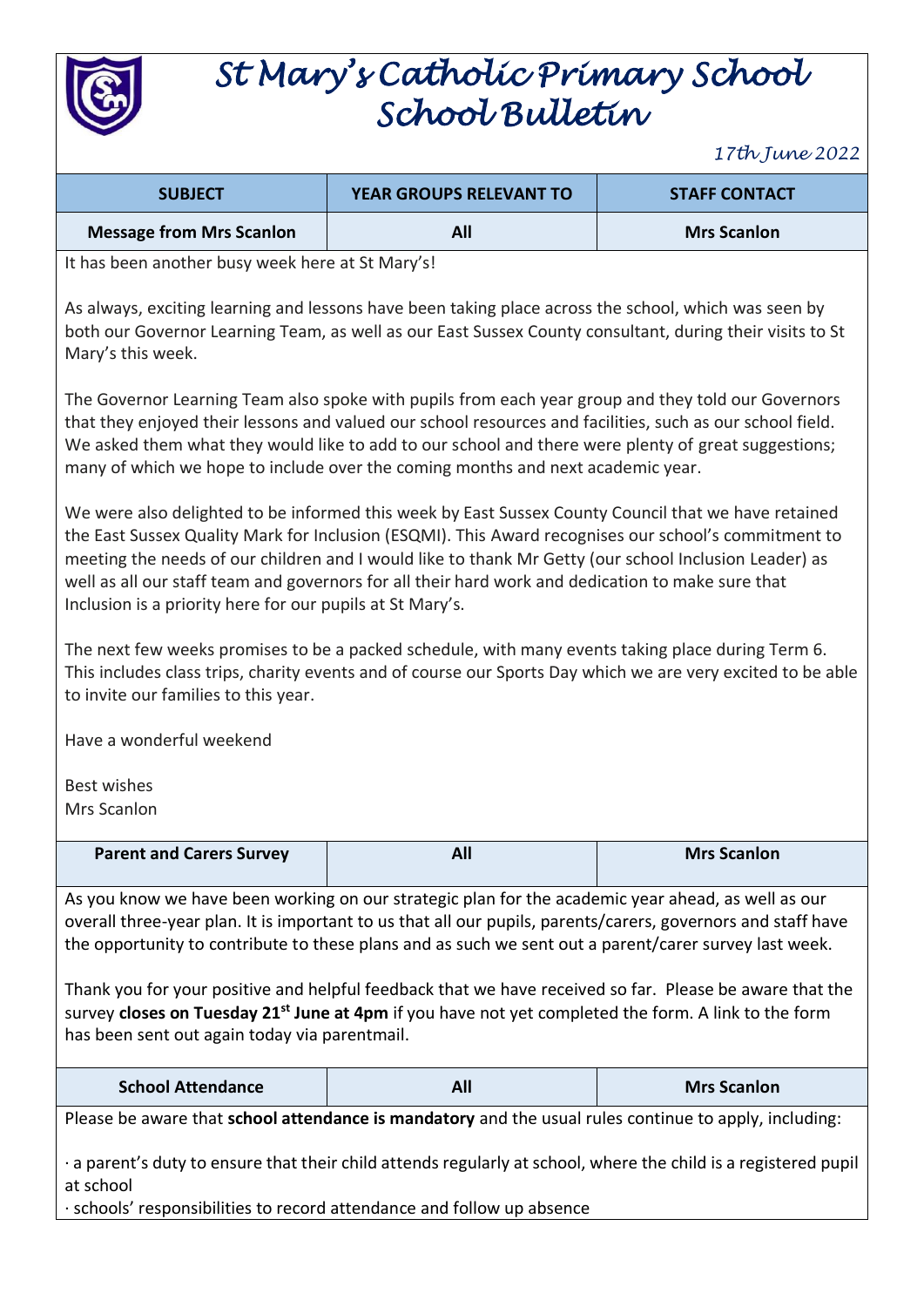· the ability for schools and local authorities to issue sanctions, including fixed penalty notices in line with local authorities' codes of conduct.

|                    | <b>WHAT IS GOOD ATTENDANCE?</b>         |                                                        |                                  |                                                               |                                  |
|--------------------|-----------------------------------------|--------------------------------------------------------|----------------------------------|---------------------------------------------------------------|----------------------------------|
| 90<br>days<br>100% | 80<br>days<br>95%                       | $\frac{178}{\text{days}}$<br>94%                       | $\frac{163}{\text{days}}$<br>86% | $\frac{161}{\text{days}}$<br>85%                              | $\frac{143}{\text{days}}$<br>75% |
|                    |                                         |                                                        |                                  |                                                               |                                  |
|                    | Good<br>Only 1-2 day<br>missed per term | <b>Worrying</b><br>Between 3-8 days<br>missed per term |                                  | <b>Serious Concern</b><br>More than 9 days<br>missed per term |                                  |

Please also note the information regarding jewellery, particularly earrings.

Children wearing earrings will not be allowed to participate in swimming or PE lessons. If a child is wearing ear-rings on a day where they have a swimming or PE lessons, they will be given the opportunity to remove their ear-rings themselves. If your child is unable to remove their own ear-rings please can you ensure they are removed at home before coming to school as staff members are not allowed to assist children removing ear-rings.

| <b>Ukulele Performance</b>                                                                                                                                                                                                                                                                                 | <b>Year 3</b> | <b>Miss Cook</b> |  |
|------------------------------------------------------------------------------------------------------------------------------------------------------------------------------------------------------------------------------------------------------------------------------------------------------------|---------------|------------------|--|
| This year, Year 3 have had the exciting opportunity to learn to play the ukulele. On Thursday 30th June<br>parents of Green Class are invited into school to watch and to listen to a short performance.                                                                                                   |               |                  |  |
| Our performance will take place in the school hall from $10:45 - 11:00$ . We hope to welcome many of you<br>there!                                                                                                                                                                                         |               |                  |  |
| <b>Cancer Research Fundraiser -</b>                                                                                                                                                                                                                                                                        | <b>ALL</b>    | <b>Miss Cook</b> |  |
| Green class have chosen to support Cancer Research as their class charity. On Monday 20 <sup>th</sup> June we are<br>holding a sports personality day, in which all pupils in all year groups can come to school dressed as<br>either a sports personality, or someone representing their favourite sport. |               |                  |  |

Please note that there is **no need to buy any special clothing** as dressing up is completely optional.

We are asking for a **voluntary contribution of £1** to come to school in your sporty clothes to raise money for Cancer Research.

There will be a fun obstacle course to take part in on the field at lunchtime. Everyone dressed up gets one free go, but if you want a second go, or if you're not dressed up, then it costs **50p** a go. There will be certificates for the fastest person in each class.

Thank you for your support.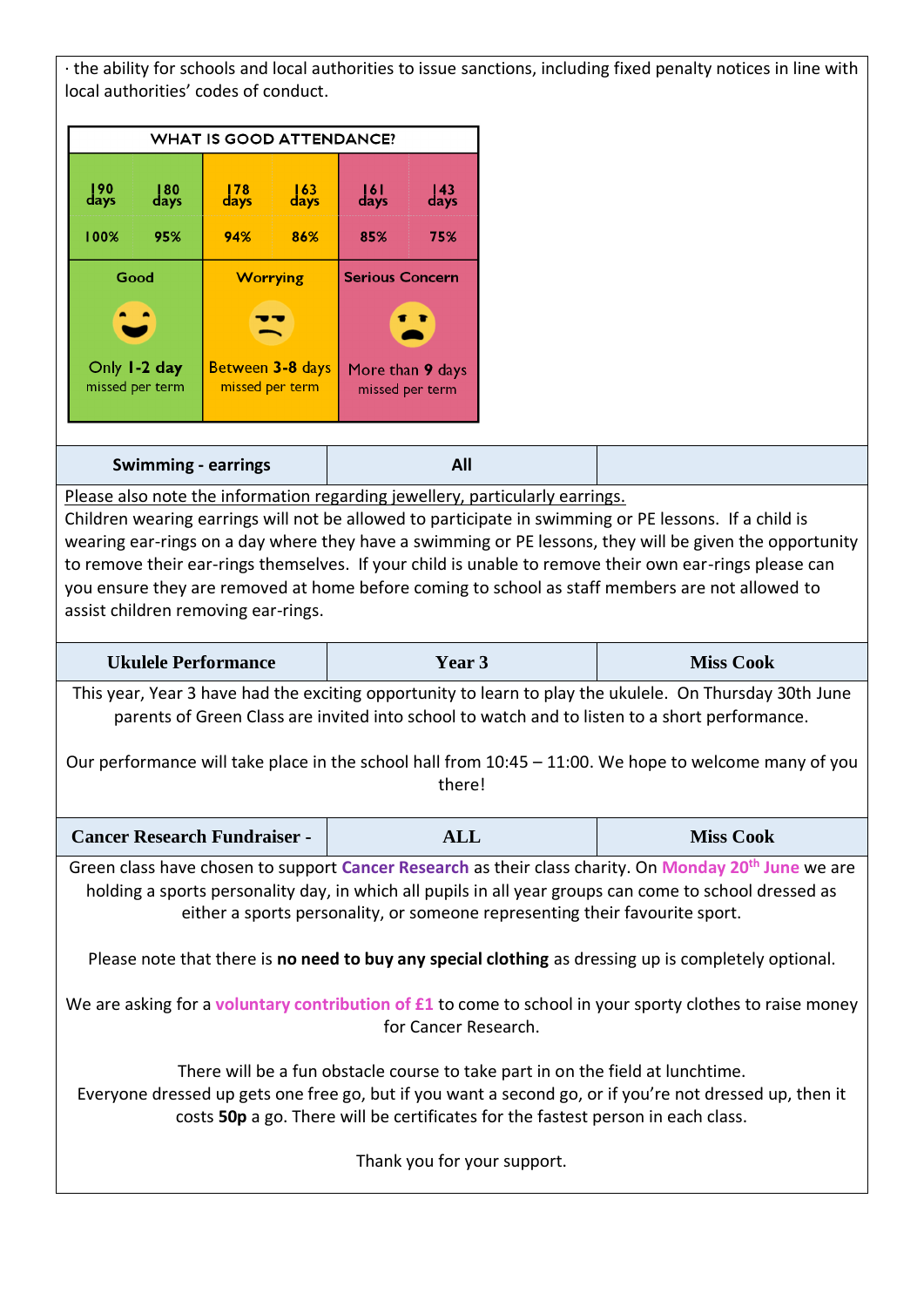If your child has PE on Monday and their attire is not suitable for taking part (just incase anyone was thinking of coming as a bobsled team or a scuba diver) then they will be asked to change into their PE kits for the lesson as normal.

| <b>Parish Picnic Celebration</b>                                                                                                                                                                                                                                                                                                                                                  | All | <b>St Mary's Church</b> |  |
|-----------------------------------------------------------------------------------------------------------------------------------------------------------------------------------------------------------------------------------------------------------------------------------------------------------------------------------------------------------------------------------|-----|-------------------------|--|
| St Mary's Church are going to have a joint celebration on 10th July - it will be a celebration to say thank<br>you to Father Dominic as well as a celebration for the First Holy Communion candidates and the<br>Confirmation candidates and a general celebration of being able to get together.<br>EVERYONE is invited and will be welcome to enjoy a couple of hours together. |     |                         |  |
| It is to be 13.00-15.00hrs.                                                                                                                                                                                                                                                                                                                                                       |     |                         |  |
| There will be food and drink for sale (at a very subsidised price).                                                                                                                                                                                                                                                                                                               |     |                         |  |

Please bring blankets / chairs and come and enjoy a get together.

## Important

The following INSET DAYS have been decided for the next academic school year 2022/23. School will be closed to all pupils on these days.

> **1st September 2022 nd September 2022 rd January 2023 th July 2023 st July 2023**

## **2022/23 Term Dates**

| Term 1            | 5 September 2022 | 21 October 2022  |
|-------------------|------------------|------------------|
| Autumn break      | 24 October 2022  | 28 October 2022  |
| Term <sub>2</sub> | 31 October 2022  | 16 December 2022 |
| Christmas break   | 19 December 2022 | 2 January 2023   |
| Term <sub>3</sub> | 4 January 2023   | 10 February 2023 |
| February break    | 13 February 2023 | 17 February 2023 |
| Term 4            | 20 February 2023 | 31 March 2023    |
| April break       | 3 April 2023     | 14 April 2023    |
| Term 5            | 17 April 2023    | 26 May 2023      |
| May break         | 29 May 2023      | 2 June 2023      |
| Term 6            | 5 June 2023      | 19 July 2023     |

Monday May 1st 2023 is a Public Bank Holiday - School is closed

## **TERM 6**

(Split into weeks)

20.06.22 - Green Class Charity Day – Dress Up in Sports Clothes